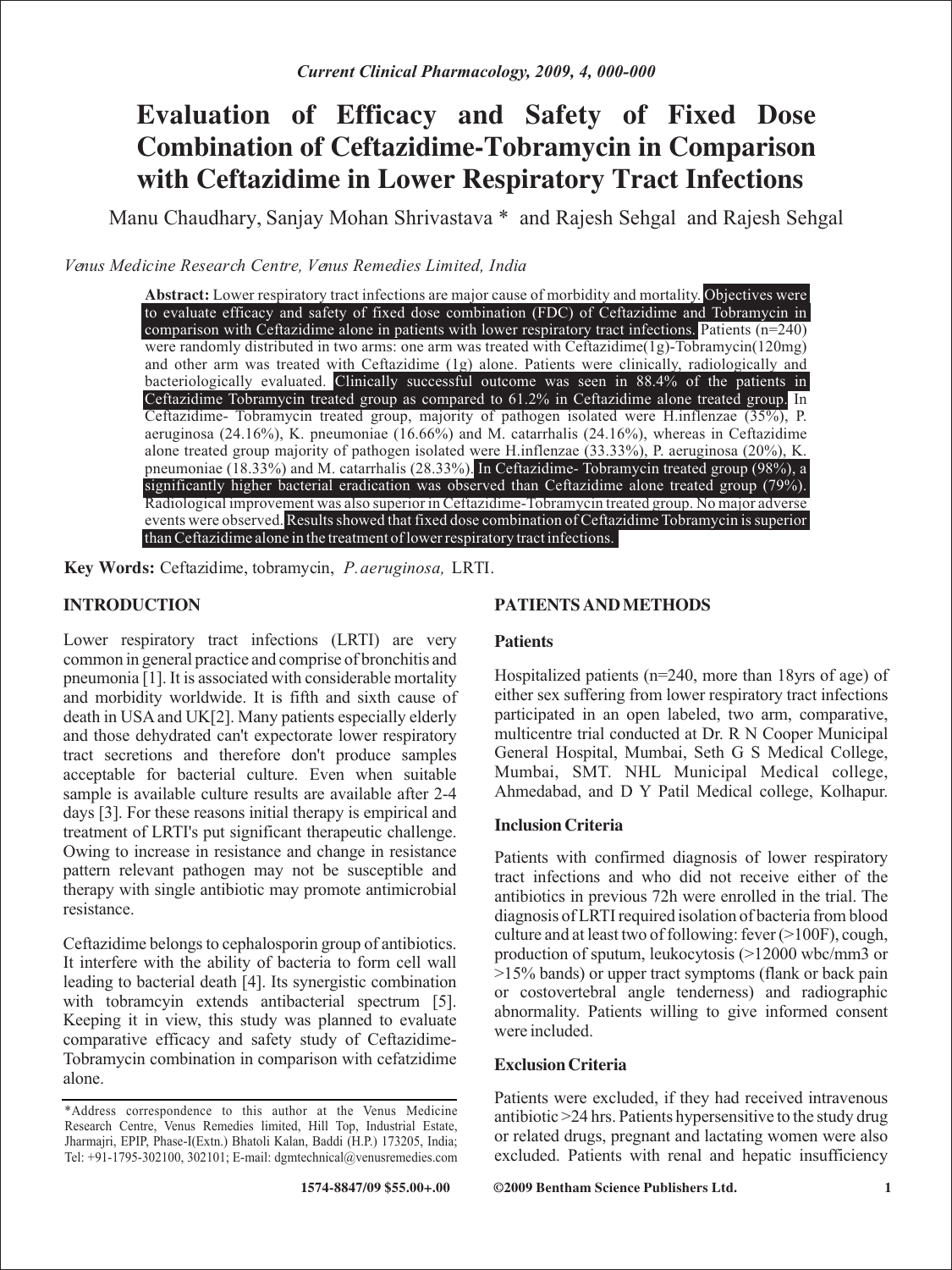were also excluded.

#### **Randomization**

Patients were randomly allocated to two groups. The randomization was done in blocks of 120 patients Fig. (1). Randomization list was prepared before starting the study and random treatment assignment was placed in seriallylabeled sealed envelopes. The assignment was opened when patients had met all the inclusion and exclusion criteria and written consent was available. One group of patients were treated



*Fig. (1). Randomization flow chart.*

with intravenous injection of Ceftazidime-Tobramycin FDC 1.120 g and other group of patients were treated with intravenous injection of Ceftazidime alone 1g for 7 days. Supportive therapy was given as per the standard case management guidelines prepared by WHO programme for the control of ARI.

# **EVALUATION**

# **Clinical Evaluation**

All the patients receiving at least 1 dose of the study drugs were evaluated on an intent to treat basis. The patients were considered cured, if there was disappearance of originally observed symptoms or infection; clinically improved, if there was clear recovery or partial disappearance of original symptoms and no further requirement of antibiotic therapy. If there was worsening of the infection symptoms or treatment with other antibiotics was required, it was considered as failure. Patients withdrawn from the study at any time, whether due to inadequate response or adverse events was also

considered as failure.

# **Bacteriological Evaluation**

Bacteriological evaluation was done in terms of presence or absence of bacteria in sputum. The patients were considered completely cured, if no pathogens were observed in the bacteriological culture and incompletely cured/persistence, if pathogens still persisted in the bacteriological culture. The trial was conducted in accordance with declaration of Helsinki and was approved by ethics committee.

#### **Safety Evaluation**

All the adverse events were recorded and rated for severity and relationship to the study medication. Day to day fluctuations in any pre-existing conditions were not considered as adverse events. However, significant exacerbations or worsening of pre existing conditions were also recorded. Drop out cases with reasons (noncompliance, side effects or others) were noted. Any abnormal laboratory values were also noted.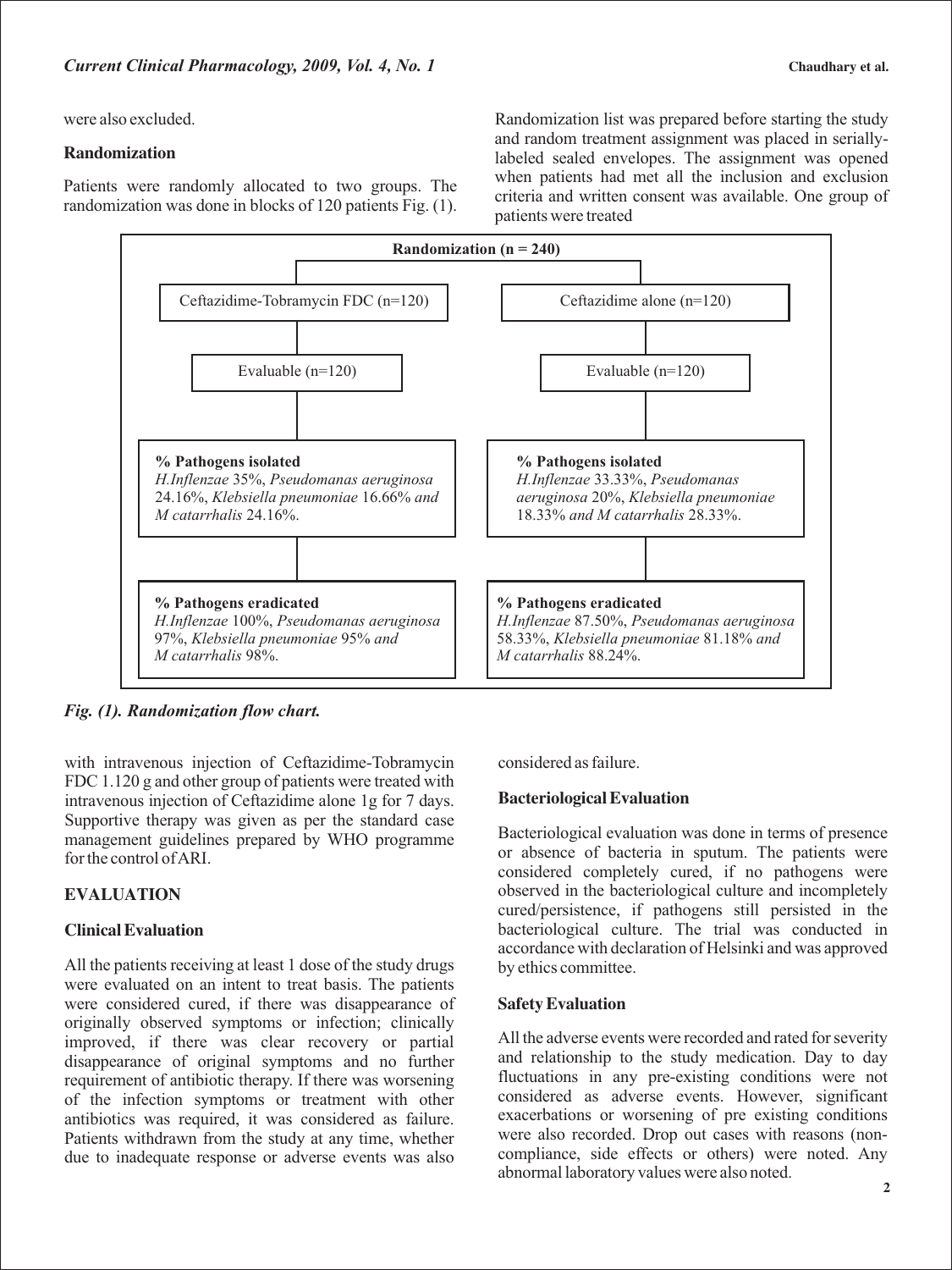# **Statistical Methods**

Categorical data between the baseline and post treatment values were compared with chi square test and continuous data was compared with the t - test.

# **RESULTS**

Both treatment groups were balanced with respect to the baseline demographic characteristics: gender, age and number of patients. Out of 240 patients enrolled in the study, 120 patients were randomized to each group. Ceftazidime Tobramycin treated arm had 92 male and 28 female volunteers while Ceftazidime treated arm had 88 male and 32 female volunteers.

Pneumonia was diagnosed in 100 (84%) of Ceftazidime-Tobramycin treated group and in 86 (72%) of Ceftazidime treated group. Bronchitis was diagnosed in 20(16%) of Ceftazidime treated group and 34 (28%) of Ceftazidime treated patients.

# **Clinical Evaluation**

with significant reduction in symptoms of dyspnoea, fever, cough, sputum, hemoptysis and chest pain in the patients (Fig. 2). Clinically successful outcome was seen in 88.4% of the patients in Ceftazidime-Tobramycin FDC treated group as compared to 61.2% in cefatzidime alone treated group,

In Ceftazidime-Tobramycin FDC treated group 11.6% of the patients did not show clinical improvement as compared to 38.8% in Cefepime alone treated group.

Radiological evaluation was also done on day 0 and day 7. In Ceftazidime-Tobramycin treated group 93% of patients showed radiological improvement where as in Ceftazidime alone treated group 76% of patients showed the improvement Fig. (2).

# **Bacteriological Evaluation**

In both the groups, single baseline pathogen was isolated from 85% of patients. Two or more pathogens were isolated from 42% of pateints in Ceftazidime-Tobramycin treated group and 44% of patients in Ceftazidime treated group.

Predominant pathogens isolated were H. inflenzae, P. aeruginosa, K. pneumoniae and M. catarrhalis.

In Ceftazidime-Tobramycin treated group, a significantly higher number of patients (98%) showed elimination of bacterial infection than Ceftazidime alone treated group (79%). In Ceftazidime-Tobramycin treated group  $100\%$ eradication of *H. influenzae* (42/42) and *M. catarrahallis* (29/29) was observed. Eradication of *P. aeruginosa* and *K. pneumonaie* was 97% and 95% respectively. In

Ceftazidime alone treated group, eradication of H. inflenzae, P. aeruginosa, K. pneumoniae and M. catarrhalis was 87.5%, 58.33%, 81.18% and 88.24% respectively Figs. (2, 3).

## **Safety Evaluation**

No significant change in liver function tests, renal function tests were observed on completion of treatment as compared to base line values on screening. All the patients from both the arms tolerated the trial medication without any major adverse events that needed discontinuation.

# **DISCUSSION**

LRTI were the leading cause of deaths among all infectious diseases in 2002, and accounted for 3.9 million deaths worldwide and 6.9% of all deaths that year. Antibiotics are often thought to be the first line treatment in lower respiratory tract infections and It is important to use appropriate antibiotic selection based on the infecting organism and to ensure this therapy changes with the evolving nature of these infections and the emerging resistance to conventional therapies [6].

b -lactam is the usual first-line therapy for Acute Treatment with an aminoglycoside in combination with a Pulmonary exacerbations in patients with Cystic fibrosis [7]. Ceftazidime and Tobramycin combination therapy is considered by some clinicians to be the clinical standard [8]. Cade et al., reported that microbiological eradication in 52% of LRTI patients on treatment with Ceftazidime. The favorable clinical response rate was observed in 74% of piperacillintazobactam treated patients whereas it was 50% for Ceftazidime treated patients. The bacteriological response between the treatment group was 65% for piperacillin tazobactam and 38% for Ceftazidime treated groups [9].

response (98%) rates. Many anaerobes are known to intrinsically resistant to Ceftazidime. In the Ceftazidime alone treated group clinical response rate was 61.2% and bacterial eradication rate was 79% respectively. In the present study, the Ceftazidime Tobramycin group showed much better clinical (88.4%) and bacteriological Pathogenwise eradication was also better in Ceftazidime Tobramycin FDC treated group than Ceftazidime alone treated group. This superimacy of the combination was also seen in radiological evaluation which was significantly better in Ceftazidime - Tobramycin FDC treated group than Ceftazidime alone treated group.

Clinical and bacteriological success obtained in the present study was better than earlier reports. An open labeled, randomized comparative multicentre study was conducted in USA and Canada to compare the efficacy of Piperracillin & Tazobactam plus Tobramycin with Ceftazidime plus Tobramycin in patients with LRTI. The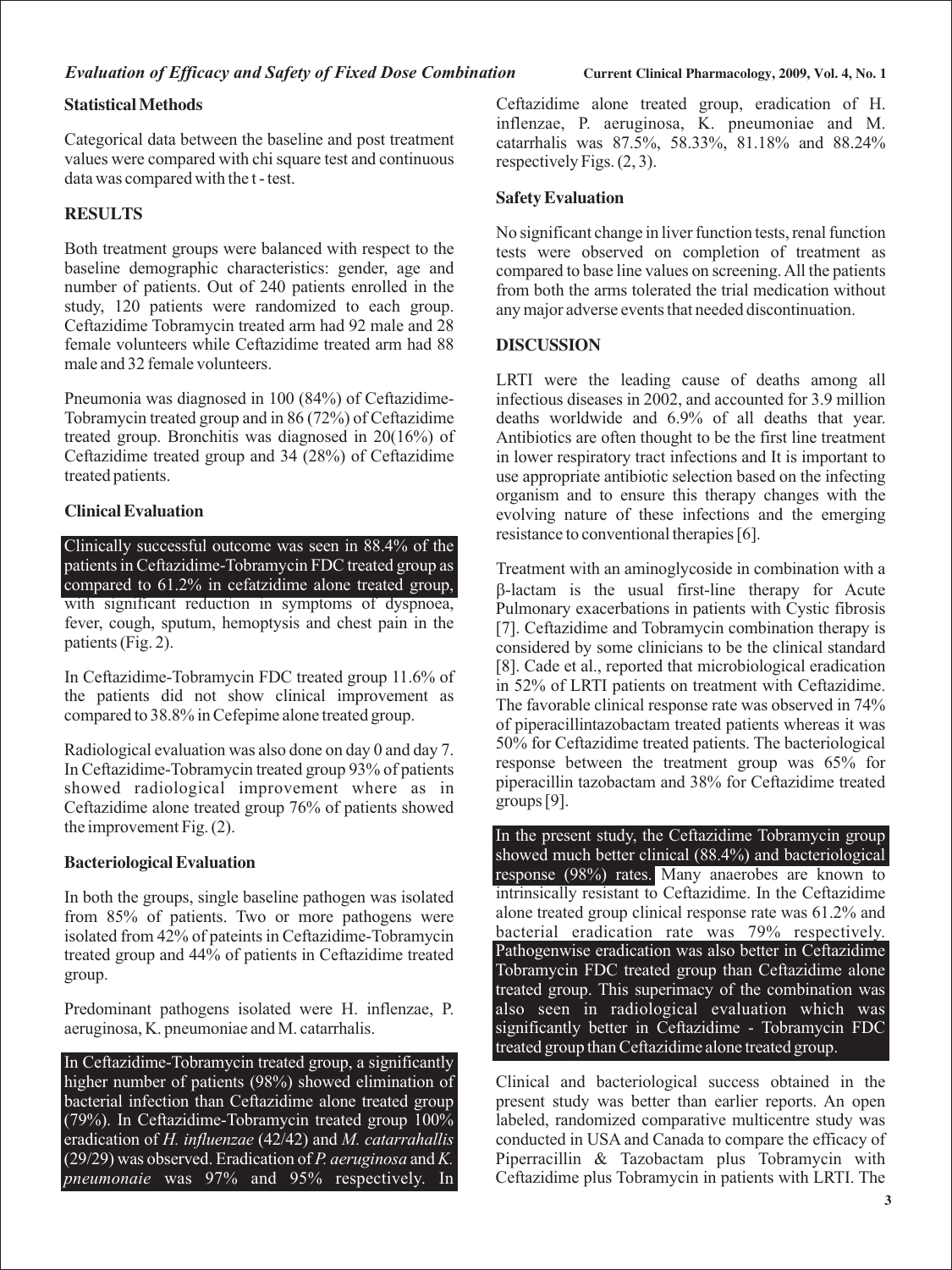



**Fig. (3). Pathogenwise comparative bacterial eradication.**

clinical success rate in Piperacillin/Tazobactam treated group was 74% and in Ceftazidime treated group it was 50%. Eradication of baseline pathogen in piperacillin tazobactam group was 66% and in cefatzidime traeted group it was 88% [10]. In another study on pneumonia patients, clinical response rate was 80% and 88% in cefepime and cefatzidime treated groups respectively where as bacteriological response rate was 85 and 73% in cefepime and Ceftazidime treated groups [11]. Hollander et al., established synergism between Tobramycin and Ceftazidime against pseudomonas aeruginosa strain and suggested infections due to resistant pseudomoans starins could be treated by synergistic combination of these drugs [5]. Moreover it has also been reported that simultaneous dosing of Ceftazidime and Tobramycin had better efficacy than Tobramycin followed by Ceftazidime [12]. Even in febrile neutropenic patients Ceftazidime -tobaramycin combination was more effective than ceftazididme alone treated group [13].

No significant change in liver and renal function tests were observed on completion of treatment as compared to baseline values. No major adverse events were observed and all the patients well tolerated the study medications. There are different views of toxicity of Tobramycin. In a patients of bacteremia and osteomyelitis, liver enzymes rose when Tobramycin therapy was initiated, markedly increased when the Tobramycin dose was increased, then resolved upon discontinuation of therapy [14] where as safety data from a study on patients with cystic fibrosis demonstrated that both meropenem and Ceftazidime, in combination with Tobramycin, were well-tolerated with a notably low incidence of nausea and/or vomiting, diarrhea, and skin rashes. The utility of combination therapy with a -lactam plus an aminoglycoside in the treatment of LRTI was also supported [15].

In conclusion, fixed dose combination of Ceftazidime-Tobramycin is more effective and as safe as Ceftazidime alone in treatment of lower respiratory tract infections.